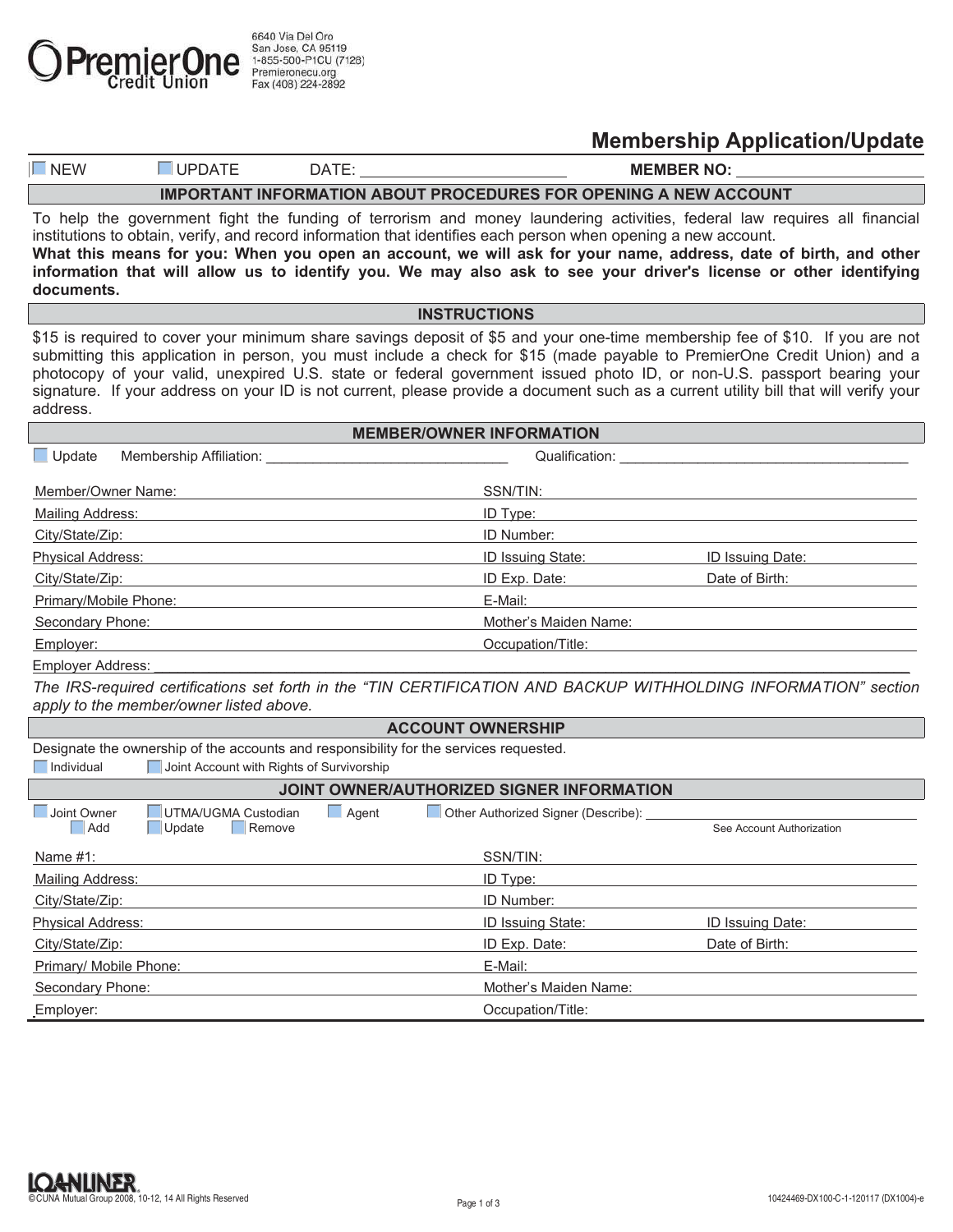|                                                                                                                                                                                                                                                                                                                                                                                                                                                                           | Date: $\sqrt{\frac{2}{1-\frac{1}{2}}$                                                                                                                                                                                                                                                                                                                                                                                                                                                                                                                                                                                                                       | Member No: __                 |  |  |  |  |
|---------------------------------------------------------------------------------------------------------------------------------------------------------------------------------------------------------------------------------------------------------------------------------------------------------------------------------------------------------------------------------------------------------------------------------------------------------------------------|-------------------------------------------------------------------------------------------------------------------------------------------------------------------------------------------------------------------------------------------------------------------------------------------------------------------------------------------------------------------------------------------------------------------------------------------------------------------------------------------------------------------------------------------------------------------------------------------------------------------------------------------------------------|-------------------------------|--|--|--|--|
| <b>JOINT OWNER/AUTHORIZED SIGNER INFORMATION (cont.)</b>                                                                                                                                                                                                                                                                                                                                                                                                                  |                                                                                                                                                                                                                                                                                                                                                                                                                                                                                                                                                                                                                                                             |                               |  |  |  |  |
| Joint Owner<br>Agent                                                                                                                                                                                                                                                                                                                                                                                                                                                      |                                                                                                                                                                                                                                                                                                                                                                                                                                                                                                                                                                                                                                                             |                               |  |  |  |  |
| Add<br>Update<br>Remove                                                                                                                                                                                                                                                                                                                                                                                                                                                   |                                                                                                                                                                                                                                                                                                                                                                                                                                                                                                                                                                                                                                                             | See Account Authorization     |  |  |  |  |
| Name $#2$ :                                                                                                                                                                                                                                                                                                                                                                                                                                                               | SSN/TIN:                                                                                                                                                                                                                                                                                                                                                                                                                                                                                                                                                                                                                                                    |                               |  |  |  |  |
| Mailing Address:                                                                                                                                                                                                                                                                                                                                                                                                                                                          | ID Type:                                                                                                                                                                                                                                                                                                                                                                                                                                                                                                                                                                                                                                                    |                               |  |  |  |  |
| City/State/Zip:                                                                                                                                                                                                                                                                                                                                                                                                                                                           | ID Number:                                                                                                                                                                                                                                                                                                                                                                                                                                                                                                                                                                                                                                                  |                               |  |  |  |  |
| Physical Address:                                                                                                                                                                                                                                                                                                                                                                                                                                                         | ID Issuing State:                                                                                                                                                                                                                                                                                                                                                                                                                                                                                                                                                                                                                                           | ID Issuing Date:              |  |  |  |  |
| City/State/Zip:                                                                                                                                                                                                                                                                                                                                                                                                                                                           | ID Exp. Date:                                                                                                                                                                                                                                                                                                                                                                                                                                                                                                                                                                                                                                               | Date of Birth:                |  |  |  |  |
| Primary/Mobile Phone:                                                                                                                                                                                                                                                                                                                                                                                                                                                     | E-Mail:                                                                                                                                                                                                                                                                                                                                                                                                                                                                                                                                                                                                                                                     |                               |  |  |  |  |
| Secondary Phone:                                                                                                                                                                                                                                                                                                                                                                                                                                                          | Mother's Maiden Name:                                                                                                                                                                                                                                                                                                                                                                                                                                                                                                                                                                                                                                       |                               |  |  |  |  |
| Employer:                                                                                                                                                                                                                                                                                                                                                                                                                                                                 | Occupation/Title:                                                                                                                                                                                                                                                                                                                                                                                                                                                                                                                                                                                                                                           |                               |  |  |  |  |
| Joint Owner<br>$\Box$ Agent<br>Other Authorized Signer (Describe):<br>  Add<br>Update<br>  Remove                                                                                                                                                                                                                                                                                                                                                                         |                                                                                                                                                                                                                                                                                                                                                                                                                                                                                                                                                                                                                                                             | See Account Authorization     |  |  |  |  |
|                                                                                                                                                                                                                                                                                                                                                                                                                                                                           |                                                                                                                                                                                                                                                                                                                                                                                                                                                                                                                                                                                                                                                             |                               |  |  |  |  |
| Name #3:                                                                                                                                                                                                                                                                                                                                                                                                                                                                  | SSN/TIN:                                                                                                                                                                                                                                                                                                                                                                                                                                                                                                                                                                                                                                                    |                               |  |  |  |  |
| Mailing Address:                                                                                                                                                                                                                                                                                                                                                                                                                                                          | ID Type:                                                                                                                                                                                                                                                                                                                                                                                                                                                                                                                                                                                                                                                    |                               |  |  |  |  |
| City/State/Zip:                                                                                                                                                                                                                                                                                                                                                                                                                                                           | ID Number:                                                                                                                                                                                                                                                                                                                                                                                                                                                                                                                                                                                                                                                  |                               |  |  |  |  |
| Physical Address:                                                                                                                                                                                                                                                                                                                                                                                                                                                         | ID Issuing State:                                                                                                                                                                                                                                                                                                                                                                                                                                                                                                                                                                                                                                           | ID Issuing Date:              |  |  |  |  |
| City/State/Zip:                                                                                                                                                                                                                                                                                                                                                                                                                                                           | ID Exp. Date:                                                                                                                                                                                                                                                                                                                                                                                                                                                                                                                                                                                                                                               | Date of Birth: Date of Birth: |  |  |  |  |
| Primary/Mobile Phone:                                                                                                                                                                                                                                                                                                                                                                                                                                                     | E-Mail:                                                                                                                                                                                                                                                                                                                                                                                                                                                                                                                                                                                                                                                     |                               |  |  |  |  |
| Secondary Phone:                                                                                                                                                                                                                                                                                                                                                                                                                                                          | Mother's Maiden Name:                                                                                                                                                                                                                                                                                                                                                                                                                                                                                                                                                                                                                                       |                               |  |  |  |  |
| Employer:                                                                                                                                                                                                                                                                                                                                                                                                                                                                 | Occupation/Title:                                                                                                                                                                                                                                                                                                                                                                                                                                                                                                                                                                                                                                           |                               |  |  |  |  |
| <b>ACCOUNT DESIGNATIONS</b>                                                                                                                                                                                                                                                                                                                                                                                                                                               |                                                                                                                                                                                                                                                                                                                                                                                                                                                                                                                                                                                                                                                             |                               |  |  |  |  |
| $\Box$ Add<br>$\Box$ Update<br>$\Box$ Remove                                                                                                                                                                                                                                                                                                                                                                                                                              | $SSN/TIN: \underline{\hspace{2cm} \rule{2cm}{2.5cm} \qquad \hspace{2cm} \rule{2cm}{2.5cm} \qquad \hspace{2cm} \rule{2cm}{2.5cm} \qquad \hspace{2cm} \rule{2cm}{2.5cm} \qquad \hspace{2cm} \rule{2cm}{2.5cm} \qquad \hspace{2cm} \rule{2cm}{2.5cm} \qquad \hspace{2cm} \rule{2cm}{2.5cm} \qquad \hspace{2cm} \rule{2cm}{2.5cm} \qquad \hspace{2cm} \rule{2cm}{2.5cm} \qquad \hspace{2cm} \rule{2cm}{2.5cm} \qquad \hspace$<br>Street: the contract of the contract of the contract of the contract of the contract of the contract of the contract of the contract of the contract of the contract of the contract of the contract of the contract of the co |                               |  |  |  |  |
|                                                                                                                                                                                                                                                                                                                                                                                                                                                                           |                                                                                                                                                                                                                                                                                                                                                                                                                                                                                                                                                                                                                                                             |                               |  |  |  |  |
| UTMA/UGMA                                                                                                                                                                                                                                                                                                                                                                                                                                                                 | (as custodian for example of the state of the state of the state of the state of the state of the state of the                                                                                                                                                                                                                                                                                                                                                                                                                                                                                                                                              | (minor)                       |  |  |  |  |
| under the Uniform Transfers/Gifts to Minors Act.) Minor's SSN/TIN:                                                                                                                                                                                                                                                                                                                                                                                                        |                                                                                                                                                                                                                                                                                                                                                                                                                                                                                                                                                                                                                                                             |                               |  |  |  |  |
| Agency                                                                                                                                                                                                                                                                                                                                                                                                                                                                    |                                                                                                                                                                                                                                                                                                                                                                                                                                                                                                                                                                                                                                                             |                               |  |  |  |  |
| Name of Agent: 1999 Contract Contract Contract Contract Contract Contract Contract Contract Contract Contract Contract Contract Contract Contract Contract Contract Contract Contract Contract Contract Contract Contract Cont                                                                                                                                                                                                                                            |                                                                                                                                                                                                                                                                                                                                                                                                                                                                                                                                                                                                                                                             |                               |  |  |  |  |
|                                                                                                                                                                                                                                                                                                                                                                                                                                                                           |                                                                                                                                                                                                                                                                                                                                                                                                                                                                                                                                                                                                                                                             |                               |  |  |  |  |
| $\blacksquare$ All Accounts                                                                                                                                                                                                                                                                                                                                                                                                                                               |                                                                                                                                                                                                                                                                                                                                                                                                                                                                                                                                                                                                                                                             |                               |  |  |  |  |
| TIN CERTIFICATION AND BACKUP WITHHOLDING INFORMATION                                                                                                                                                                                                                                                                                                                                                                                                                      |                                                                                                                                                                                                                                                                                                                                                                                                                                                                                                                                                                                                                                                             |                               |  |  |  |  |
| Under penalties of perjury, I certify that:                                                                                                                                                                                                                                                                                                                                                                                                                               |                                                                                                                                                                                                                                                                                                                                                                                                                                                                                                                                                                                                                                                             |                               |  |  |  |  |
| (1) The number shown on this form is my correct taxpayer identification number (or I am waiting for a number to be issued), and                                                                                                                                                                                                                                                                                                                                           |                                                                                                                                                                                                                                                                                                                                                                                                                                                                                                                                                                                                                                                             |                               |  |  |  |  |
| (2) I am not subject to backup withholding because: (a) I am exempt from backup withholding, or (b) I have not been notified by<br>the Internal Revenue Service (IRS) that I am subject to backup withholding as a result of a failure to report all interest or<br>dividends, or (c) the IRS has notified me that I am no longer subject to backup withholding, and                                                                                                      |                                                                                                                                                                                                                                                                                                                                                                                                                                                                                                                                                                                                                                                             |                               |  |  |  |  |
| (3) I am a U.S. citizen or other U.S. person. For federal tax purposes, you are considered a U.S. person if you are: an individual<br>who is a U.S. citizen or U.S. resident alien; a partnership, corporation, company, or association created or organized in the<br>United States or under the laws of the United States; an estate (other than a foreign estate); or a domestic trust (as defined in<br>Regulations Section 301.7701-7).                              |                                                                                                                                                                                                                                                                                                                                                                                                                                                                                                                                                                                                                                                             |                               |  |  |  |  |
| (4) The FATCA code(s) entered on this form (if any) indicating that I am exempt from FATCA reporting is correct.                                                                                                                                                                                                                                                                                                                                                          |                                                                                                                                                                                                                                                                                                                                                                                                                                                                                                                                                                                                                                                             |                               |  |  |  |  |
| Certification Instructions. Check the box for item 2 above if you have been notified by the IRS that you are currently subject to backup<br>withholding because you have failed to report all interest and dividends on your tax return. By checking this box, this serves to strike out the<br>language related to underreporting. Complete a W-8 BEN if you are not a U.S. person. If a W-8 BEN is completed, your signature does not<br>serve to certify this section. |                                                                                                                                                                                                                                                                                                                                                                                                                                                                                                                                                                                                                                                             |                               |  |  |  |  |

Exempt payee code (if any) Exemption from FATCA reporting code (if any)